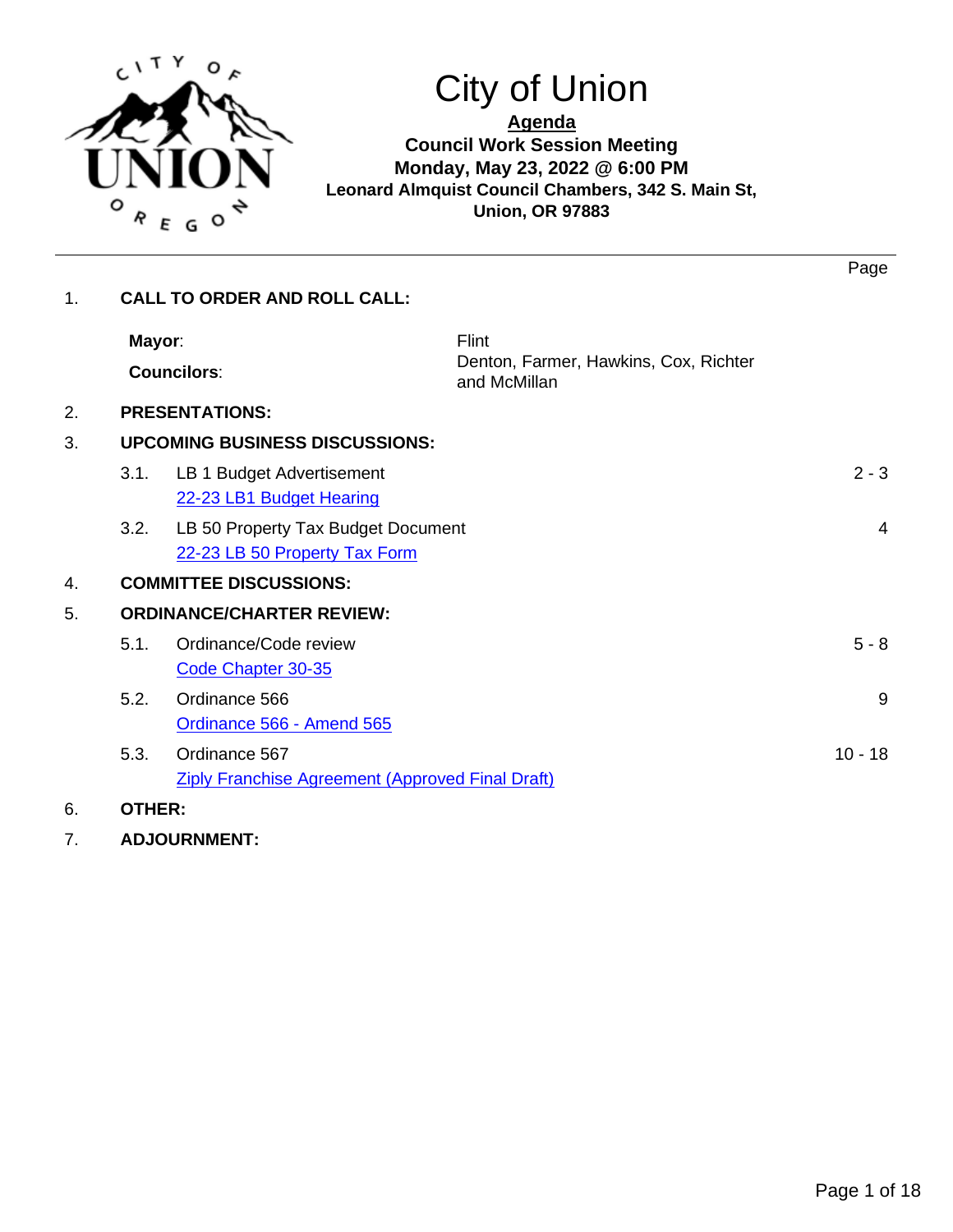#### CITY OF UNION NOTICE OF BUDGET HEARING 22/23 Budget Year

<span id="page-1-0"></span>A public meeting of the Union City Council will be held on June 13th, 2022 at 7:15 pm at the Leonard Almquist City Council Chambers, Union, Oregon. The purpose of this meeting is to discuss the budget for the fiscal year beginning July 1, 2022 as approved by the City of Union Budget Committee. A summary of the budget is presented below. A copy of the budget may be inspected or obtained at Union City Hall, between the hours of 10 am and 5pm (Monday-Thursday) or online at www.cityofunion.com. This budget is for an annual budget period from July 1, 2022 - June 30, 2023. This budget was prepared on a basis of accounting that is the same as the preceding year.

Telephone: 541-562-5197 Contact: Doug Wiggins **Email: 2018** Telephone: 541-562-5197 Email: admin@cityofunion.com

| <b>FINANCIAL SUMMARY - RESOURCES</b>                                  |                      |                     |                     |  |  |
|-----------------------------------------------------------------------|----------------------|---------------------|---------------------|--|--|
| <b>TOTAL OF ALL FUNDS</b>                                             | <b>Actual Amount</b> | Adopted Budget      | Proposed Budget     |  |  |
|                                                                       | 2020-2021            | This Year 2021-2022 | Next Year 2022-2023 |  |  |
| Beginning Fund Balance/Net Working Capital                            | 2,955,857            | 3,294,060           | 3,869,488           |  |  |
| Fees, Licenses, Permits, Fines, Assessments & Other Service Charges   | 2,590,832            | 1,696,210           | 1,652,160           |  |  |
| Federal, State and all Other Grants, Gifts, Allocations and Donations | 96,156               | 1,326,500           | 2,167,892           |  |  |
| Revenue from Bonds and Other Debt                                     |                      |                     |                     |  |  |
| Interfund Transfers / Internal Service Reimbursements                 | 111,000              | 114.000             | 355,658             |  |  |
| All Other Resources Except Current Year Property Taxes                | 7.796                |                     |                     |  |  |
| Current Year Property Taxes Estimated to be Received                  | 287,501              | 155,000             | 290,000             |  |  |
| <b>Total Resources</b>                                                | 6,049,142            | 6,585,770           | 8,335,198           |  |  |

| <b>FINANCIAL SUMMARY - REQUIREMENTS BY OBJECT CLASSIFICATION</b>  |           |           |           |  |
|-------------------------------------------------------------------|-----------|-----------|-----------|--|
| <b>Personnel Services</b>                                         | 658,416   | 797,048   | 884,459   |  |
| <b>Materials and Services</b>                                     | 531,902   | 781,395   | 753,300   |  |
| Capital Outlay                                                    | 1,108,322 | 3,637,823 | 4,971,829 |  |
| Debt Service                                                      | 202,585   | 376,232   | 377,065   |  |
| <b>Interfund Transfers</b>                                        | 111,000   | 114,000   | 355,658   |  |
| Contingencies                                                     | 2.818     | 273.000   | 269.500   |  |
| <b>Special Payments</b>                                           |           |           |           |  |
| Unappropriated Ending Balance and Reserved for Future Expenditure | 3,434,099 | 606.272   | 723,387   |  |
| <b>Total Requirements</b>                                         | 6,049,142 | 6,585,770 | 8,335,198 |  |

| FINANCIAL SUMMARY - REQUIREMENTS AND FULL-TIME EQUIVALENT EMPLOYEES (FTE) BY ORGANIZATIONAL UNIT OR PROGRAM * |          |           |           |  |
|---------------------------------------------------------------------------------------------------------------|----------|-----------|-----------|--|
| Name of Organizational Unit or Program                                                                        |          |           |           |  |
| FTE for that unit or program                                                                                  |          |           |           |  |
| Administration                                                                                                | 391,178  | 1,052,059 | 1,261,832 |  |
| <b>FTE</b>                                                                                                    | 1.3      | 1.2       | 2.5       |  |
| <b>Public Safety</b>                                                                                          | 57,185   | 588,315   | 650,653   |  |
| <b>FTE</b>                                                                                                    | 0.5      | 0.1       | 0.6       |  |
| Parks                                                                                                         | 26,910   | 64,545    | 60,536    |  |
| <b>FTE</b>                                                                                                    | 0.4      | 0.4       | 0.7       |  |
| Court                                                                                                         | 1,230    | 3,650     | 2,950     |  |
| <b>FTE</b>                                                                                                    | 0.0      | 0.0       | 0.0       |  |
| Recycling                                                                                                     | 612      | 850       | 800       |  |
| <b>FTE</b>                                                                                                    | 0.0      | 0.0       | 0.0       |  |
| Planning                                                                                                      | 15,649   | 23,711    | 33,566    |  |
| <b>FTE</b>                                                                                                    | 0.2      | 0.3       | 0.5       |  |
| Water                                                                                                         | 553,435  | 1,854,450 | 2,758,532 |  |
| <b>FTE</b>                                                                                                    | 2.6      | 2.7       | 3.0       |  |
| Sewer                                                                                                         | 945,453  | 1,479,000 | 1,654,415 |  |
| <b>FTE</b>                                                                                                    | 3.2      | 2.6       | 3.0       |  |
| <b>Systems Development</b>                                                                                    | 27,938.0 | 126,750.0 | 98,827.0  |  |
| <b>FTE</b>                                                                                                    | 0.0      | 0.0       | 0.0       |  |
| <b>Street</b>                                                                                                 | 216,389  | 634,150   | 994,854   |  |
| FTE                                                                                                           | 1.3      | 1.5       | 1.7       |  |
| Library                                                                                                       | 121,279  | 171,500   | 192,000   |  |
| <b>FTE</b>                                                                                                    | 1.8      | 1.8       | 1.8       |  |
| <b>Ranger Station</b>                                                                                         | 16,192   | 39,650    | 38,350    |  |
| FTE                                                                                                           | 0.1      | 0.1       | 0.2       |  |
| Downtown Development                                                                                          | 6.000    | 17,040    | 36,790    |  |
| FTE                                                                                                           | 0.0      | 0.0       | 0.0       |  |
| Fire                                                                                                          | 128,823  | 261,475   | 278,208   |  |
| FTE (Volunteers)                                                                                              | 0.8      | 0.8       | 0.7       |  |
| Ambulance                                                                                                     | 106,769  | 268,625   | 272,885   |  |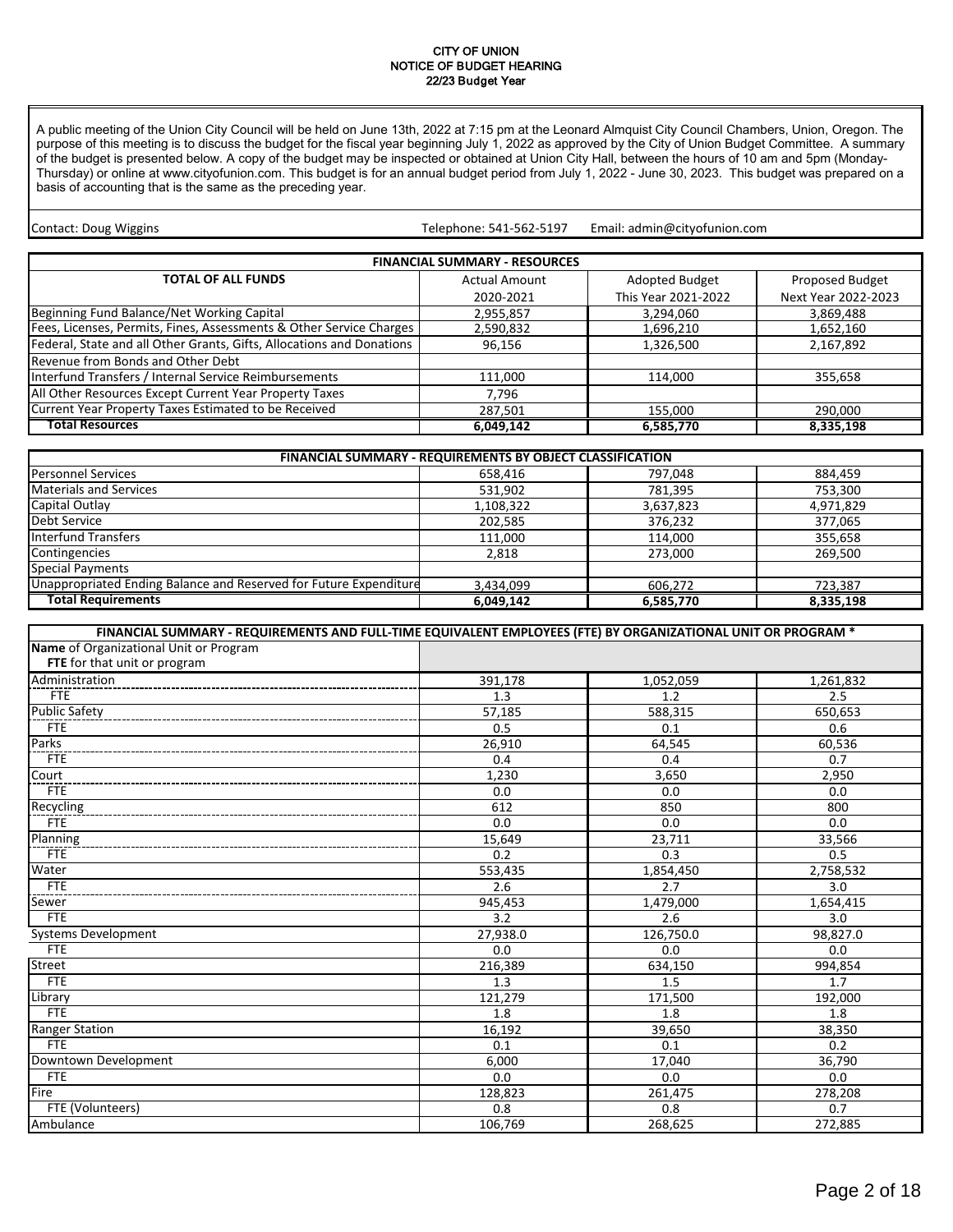#### CITY OF UNION NOTICE OF BUDGET HEARING 22/23 Budget Year

| ---<br>$n + \alpha$<br>--     | <b></b>   | ں. 1        | v.       |
|-------------------------------|-----------|-------------|----------|
| <sup>-</sup> ota<br>ıirements | 2.615.042 | 770<br>coc  | .335.198 |
| <b>CITY</b><br>$\tau$ otal    | 13.L      | <b>14.4</b> | 15.4     |

#### **STATEMENT OF CHANGES IN ACTIVITIES and SOURCES OF FINANCING \***

There remains only two outstanding loans City. One for the new fire pumper and the second is the remaining loan on the wastewater treatment plant.

| <b>PROPERTY TAX LEVIES</b>                                                  |           |                     |                     |  |
|-----------------------------------------------------------------------------|-----------|---------------------|---------------------|--|
| Rate or Amount Imposed<br>Rate or Amount Imposed<br>Rate or Amount Approved |           |                     |                     |  |
|                                                                             | 2020-2021 | This Year 2021-2022 | Next Year 2022-2023 |  |
| (rate limit 1.57 per \$1,000)<br>Permanent Rate Levy                        | 1.57      | 1.57                | 1.57                |  |
| Library Special Tax Levy (rate limit 1.21 per \$1,000)                      | 1.21      | 1.21                | 1.21                |  |

| <b>STATEMENT OF INDEBTEDNESS</b> |                                   |                                |  |  |
|----------------------------------|-----------------------------------|--------------------------------|--|--|
| LONG TERM DEBT                   | <b>Estimated Debt Outstanding</b> | Estimated Debt Authorized, But |  |  |
|                                  | on July 1.                        | Not Incurred on July 1         |  |  |
| <b>General Obligation Bonds</b>  | S0                                |                                |  |  |
| <b>Other Borrowings</b>          | \$1,271,015                       |                                |  |  |
| <b>Total</b>                     | \$1,271,015                       |                                |  |  |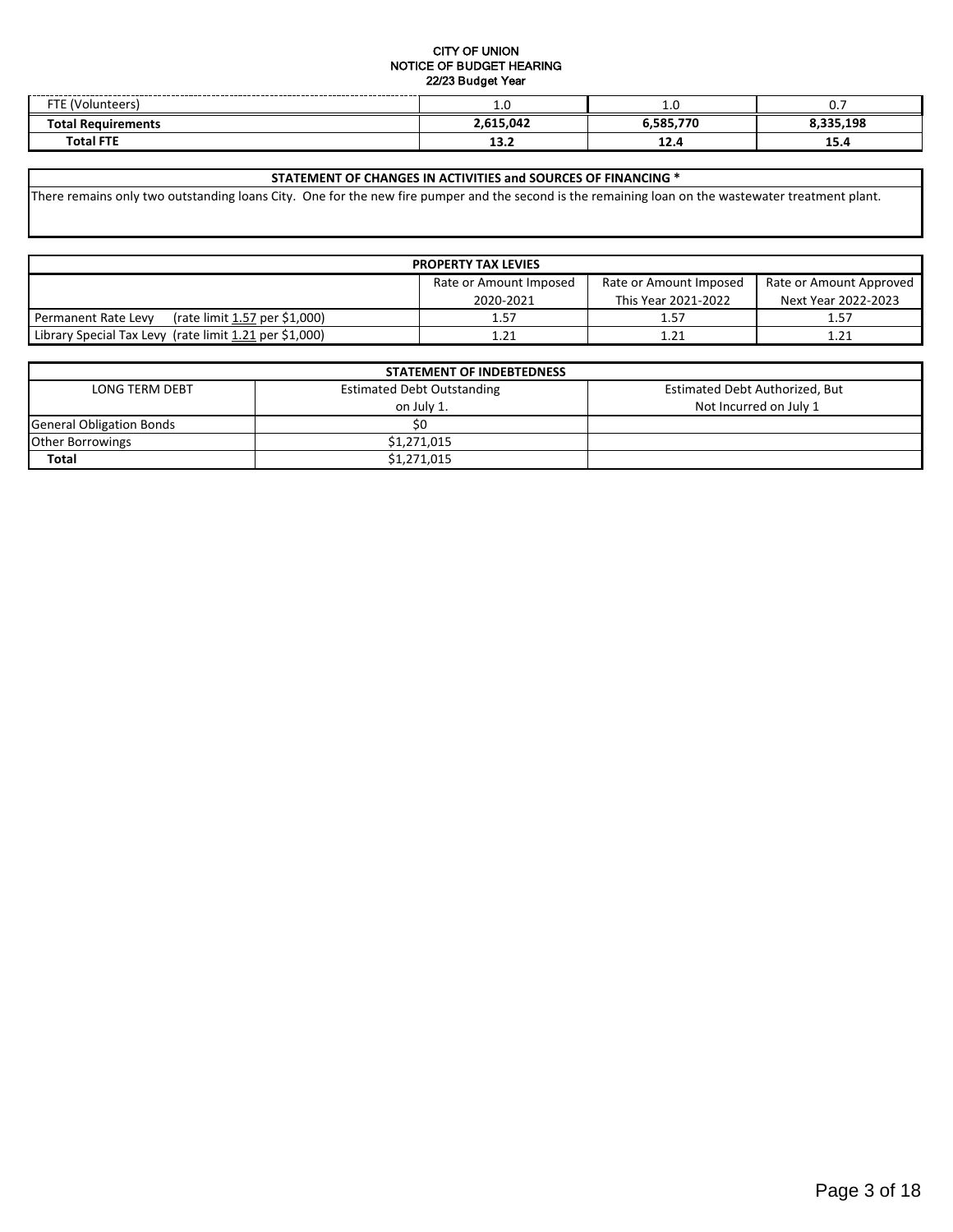### <span id="page-3-0"></span>**Notice of Property Tax and Certification of Intent to Impose a Tax, Fee, Assessment or Charge on Property**

To assessor of \_\_\_\_UNION\_\_\_\_\_\_\_\_ County

|                                           | - Be sure to read instructions in the Notice of Property Tax Levy Forms and Instruction booklet                                                                                                                                                                                                                                                                 |                                    |                                                                                                                                                                                                   |                |                                   |                                                                            |     | Check here if this is<br>an amended form.           |
|-------------------------------------------|-----------------------------------------------------------------------------------------------------------------------------------------------------------------------------------------------------------------------------------------------------------------------------------------------------------------------------------------------------------------|------------------------------------|---------------------------------------------------------------------------------------------------------------------------------------------------------------------------------------------------|----------------|-----------------------------------|----------------------------------------------------------------------------|-----|-----------------------------------------------------|
| The $\qquad \qquad$<br>on the tax roll of | <b>City of Union</b><br><b>District Name</b><br>Union                                                                                                                                                                                                                                                                                                           |                                    | has the responsibility and authority to place the following property tax, fee, charge or assessment<br>County. The property tax, fee, charge or assessment is categorized as stated by this form. |                |                                   |                                                                            |     |                                                     |
|                                           | County Name                                                                                                                                                                                                                                                                                                                                                     |                                    |                                                                                                                                                                                                   |                |                                   |                                                                            |     |                                                     |
|                                           | <b>PO Box 529</b>                                                                                                                                                                                                                                                                                                                                               |                                    | <b>Union</b>                                                                                                                                                                                      |                | <b>OR</b>                         | 97883                                                                      |     | 06/14/2021                                          |
| Mailing Address of District               |                                                                                                                                                                                                                                                                                                                                                                 |                                    | City                                                                                                                                                                                              | State          |                                   | ZIP code                                                                   |     | Date                                                |
| Doug Wiggins<br><b>Contact Person</b>     |                                                                                                                                                                                                                                                                                                                                                                 | <b>City Administrator</b><br>Title |                                                                                                                                                                                                   |                | 541-562-5197<br>Daytime Telephone |                                                                            |     | dougwiggins@cityofunion.cc<br>Contact Person E-Mail |
|                                           | <b>CERTIFICATION</b> - You must check one box if your district is subject to Local Budget Law.<br>The tax rate or levy amounts certified in Part I are within the tax rate or levy amounts approved by the budget committee.<br>The tax rate or levy amounts certified in Part I were changed by the governing body and republished as required in ORS 294.456. |                                    |                                                                                                                                                                                                   |                |                                   |                                                                            |     |                                                     |
|                                           | <b>PART I: TAXES TO BE IMPOSED</b>                                                                                                                                                                                                                                                                                                                              |                                    |                                                                                                                                                                                                   |                |                                   | Subject to<br><b>General Government Limits</b><br>Rate - or- Dollar Amount |     |                                                     |
|                                           | 1. Rate per \$1,000 or Total dollar amount levied (within permanent rate limit).                                                                                                                                                                                                                                                                                |                                    |                                                                                                                                                                                                   | $\mathbf{1}$   |                                   | 1.5752                                                                     |     |                                                     |
|                                           |                                                                                                                                                                                                                                                                                                                                                                 |                                    |                                                                                                                                                                                                   | $\overline{2}$ |                                   |                                                                            |     | <b>Excluded from</b>                                |
|                                           |                                                                                                                                                                                                                                                                                                                                                                 |                                    |                                                                                                                                                                                                   | 3              |                                   |                                                                            |     | <b>Measure 5 Limits</b><br>Dollar Amount of Bond    |
|                                           | 4. City of Portland Levy for pension and disability obligations                                                                                                                                                                                                                                                                                                 |                                    |                                                                                                                                                                                                   | 4              |                                   |                                                                            |     | Levy                                                |
|                                           | 5a. Levy for bonded indebtedness from bonds approved by voters <b>prior</b> to October 6, 2001                                                                                                                                                                                                                                                                  |                                    |                                                                                                                                                                                                   |                |                                   |                                                                            | 5а. |                                                     |
|                                           | 5b. Levy for bonded indebtedness from bonds approved by voters on or after October 6, 2001  5b.                                                                                                                                                                                                                                                                 |                                    |                                                                                                                                                                                                   |                |                                   |                                                                            |     |                                                     |
|                                           | 5c. Total levy for bonded indebtedness not subject to Measure 5 or Measure 50 (total of 5a + 5b) 5c.                                                                                                                                                                                                                                                            |                                    |                                                                                                                                                                                                   |                |                                   |                                                                            |     | 0                                                   |
|                                           | <b>PART II: RATE LIMIT CERTIFICATION</b>                                                                                                                                                                                                                                                                                                                        |                                    |                                                                                                                                                                                                   |                |                                   |                                                                            |     |                                                     |
|                                           |                                                                                                                                                                                                                                                                                                                                                                 |                                    |                                                                                                                                                                                                   |                |                                   |                                                                            | 6   | 1.5752                                              |
|                                           | 7. Election date when your new district received voter approval for your permanent rate limit 7                                                                                                                                                                                                                                                                 |                                    |                                                                                                                                                                                                   |                |                                   |                                                                            |     |                                                     |

8. **Estimated** permanent rate limit for newly **merged/consolidated district** . . . . . . . . . .. . . . . . . . . . . . . . . . . . . . . 8

PART III: SCHEDULE OF LOCAL OPTION TAXES - Enter all local option taxes on this schedule. If there are more than two taxes,

| attach a sheet showing the information for each.  |                                                     |                          |                                |                                                       |
|---------------------------------------------------|-----------------------------------------------------|--------------------------|--------------------------------|-------------------------------------------------------|
| Purpose<br>(operating, capital project, or mixed) | Date voters approved<br>local option ballot measure | First tax year<br>levied | Final tax year<br>to be levied | Tax amount -or- rate<br>authorized per year by voters |
| Library Levy (Mixed)                              | November 2017                                       | 2018-2019 FY             | 2022-2023 FY                   | 1.21                                                  |
|                                                   |                                                     |                          |                                |                                                       |
|                                                   |                                                     |                          |                                |                                                       |

#### **Part IV. SPECIAL ASSESSMENTS, FEES AND CHARGES**

| <b>Description</b> | Subject to General Government Limitation | Excluded from Measure 5 Limitation |
|--------------------|------------------------------------------|------------------------------------|
|                    |                                          |                                    |
|                    |                                          |                                    |

If fees, charges, or assessments will be imposed on specific property within your district, you must attach a complete listing of properties, by assessor's account number, to which fees, charges, or assessments will be imposed. Show the fees, charges, or assessments uniformly imposed on the properties. If these amounts are not uniform, show the amount imposed on each property.

**The authority for putting these assessments on the roll is ORS \_\_\_\_\_\_\_\_\_\_\_\_\_\_\_\_\_\_ (Must be completed if you have an entry in Part IV)**

150-504-073-7 (Rev. 12-15) **(see the back for worksheet for lines 5a, 5b, and 5c)**

**File with your assessor no later than JULY 15, unless granted an extension in writing.**

Check here is in the contract of the contract of the contract of the contract of the contract of the contract of the contract of the contract of the contract of the contract of the contract of the contract of the contract

**FORM LB-50**

**2022-2023**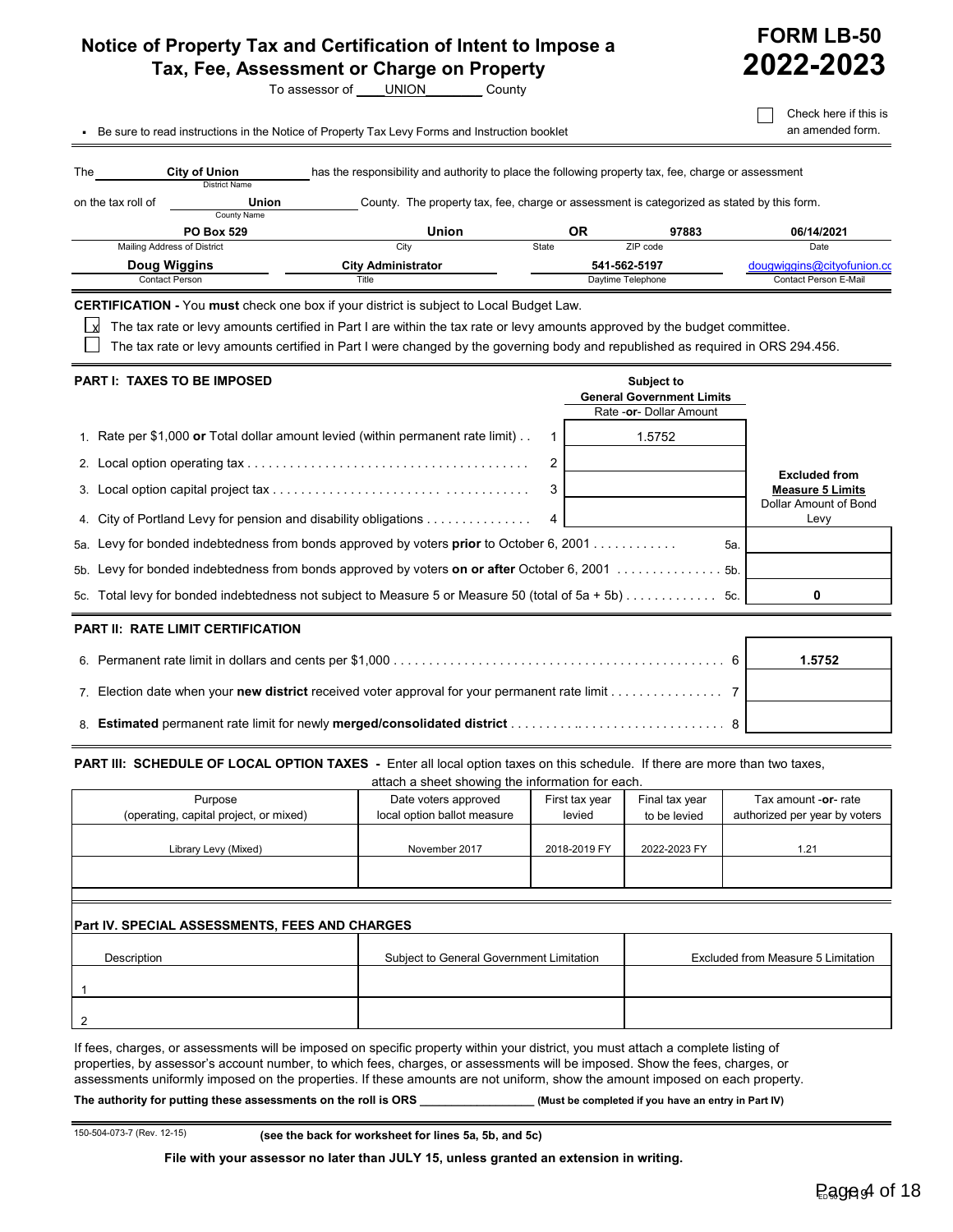### Administrative Ordinance Committee Report

### Chapter 30-35

<span id="page-4-0"></span>Committee Members: Susan Hawkins, Leslie McMillan, Anita Davis

#### 'Chapter'30

30.25 Rework to include Work Session

Suggested:

Title: Regular Meeting and Work Session Dates, Rules and Regulations of Proceedings

30.25 A. Regular Business Meeting (CityCouncil) No change in wording

B. Work Session-Include date of meeting and holiday exemptions and whether to include public comment, plus wording similar to as follows:

Council assembly held for the purposes of engaging in deliberations, discussions, considerations, reviews and evaluations of issues of interest to the entire council. A final action meaning the collective decision of the council or an actual vote by the council on a motion, proposal, order or ordinance shall not take place in a work session.

30.26 Special Council Meetings-question what is the definition of written notice? Does this need to be changed?

30.28 Agenda (change as follows)(Thinking is to keep all items in the agenda but not dictate where each falls within the meeting agenda)(This would eliminate 30.30 and 30.32)

A.The City Administrator (Only add the A. No Change in wording)

Add

B. Business for each regular meeting of the Council shall include the following:

Roll call and taking of attendance

Hearings and appointment

Public comment and communication

Old Business

New Business

Consent Agenda

Reports of officers and committees

Suggestions for future agenda

Adjournment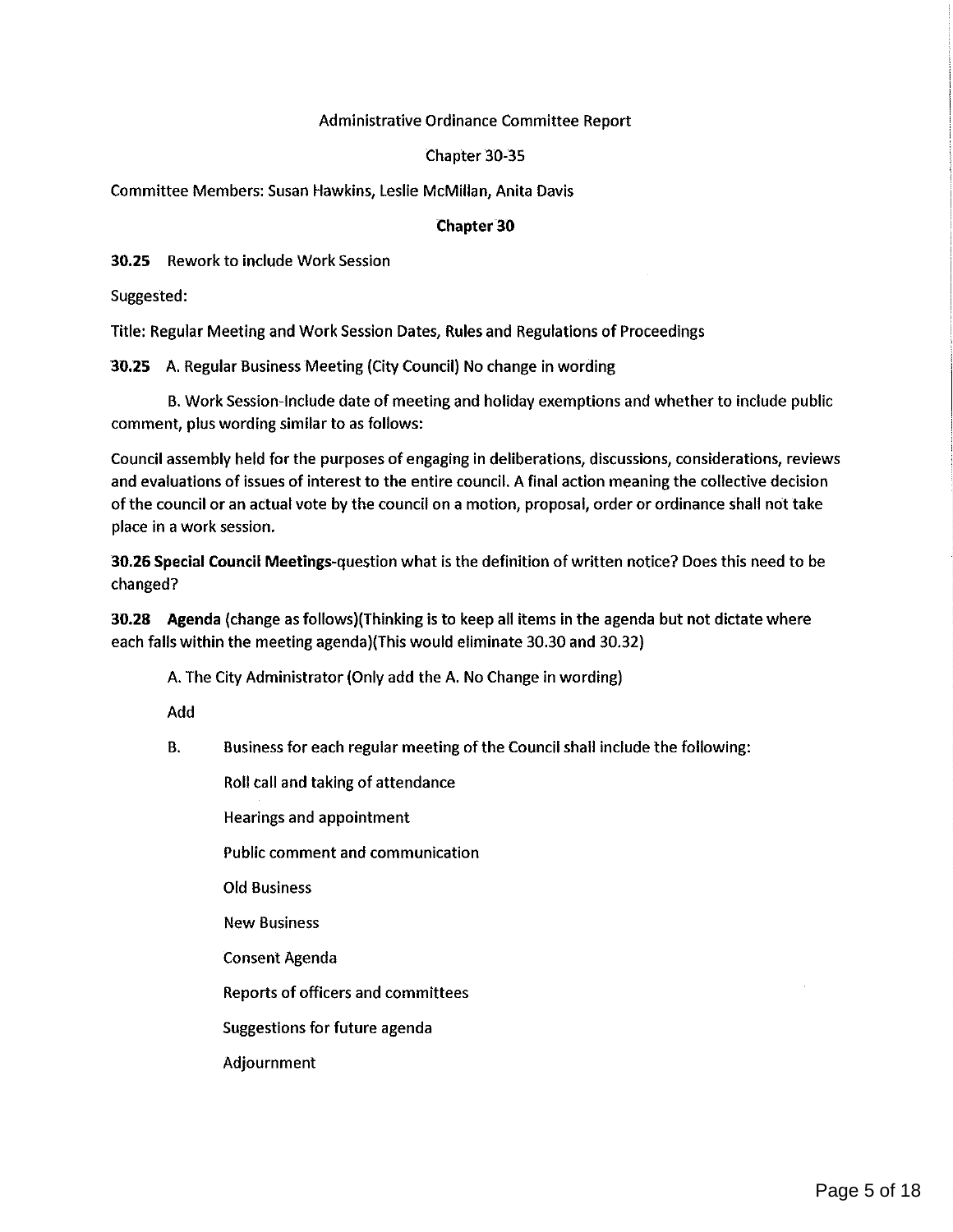#### 30.31 Business: Special Meetings

(Possible change; eliminate and put as B. under 30.26 no wording change) <sup>l</sup>

#### 30.32 Altering Order of Agenda

(Remove)

#### 30.33 Order of Deliberations

(Possibly change the order so the public is able to have an idea of the discussion. Put public comment following the council discussion)

### 30.34 Rules of Conduct and Decorum

- (D) Clear up removal of person and who is responsible
- (E)Police Law Enforcement Agency make it clear and current

#### Chapter 31

#### 31.05 Checking System

We felt the final sentence needs to be clarified, makes it sound as if the City Administrator and the Mayor have to sign checks. There are four authorized signers. Clarifywho has to sign.

#### 31.40 Chief of Police

Suggested to rewrite this section to reflect current law enforcement status.

#### 31.42 Street Commissioner

Suggested rewrite as Ordinance Officer

#### Title: City Administrator

#### 31.60 Office Created

Section C (Recheck wording on police department and make current)

#### Chapter 32

#### Library Board

#### 32.02 Term of Office

#### Does this need reworking throughout?

D. (Suggestion: remove no more than two full consecutive terms We are small and have limited resources)

#### Volunteer Fire Department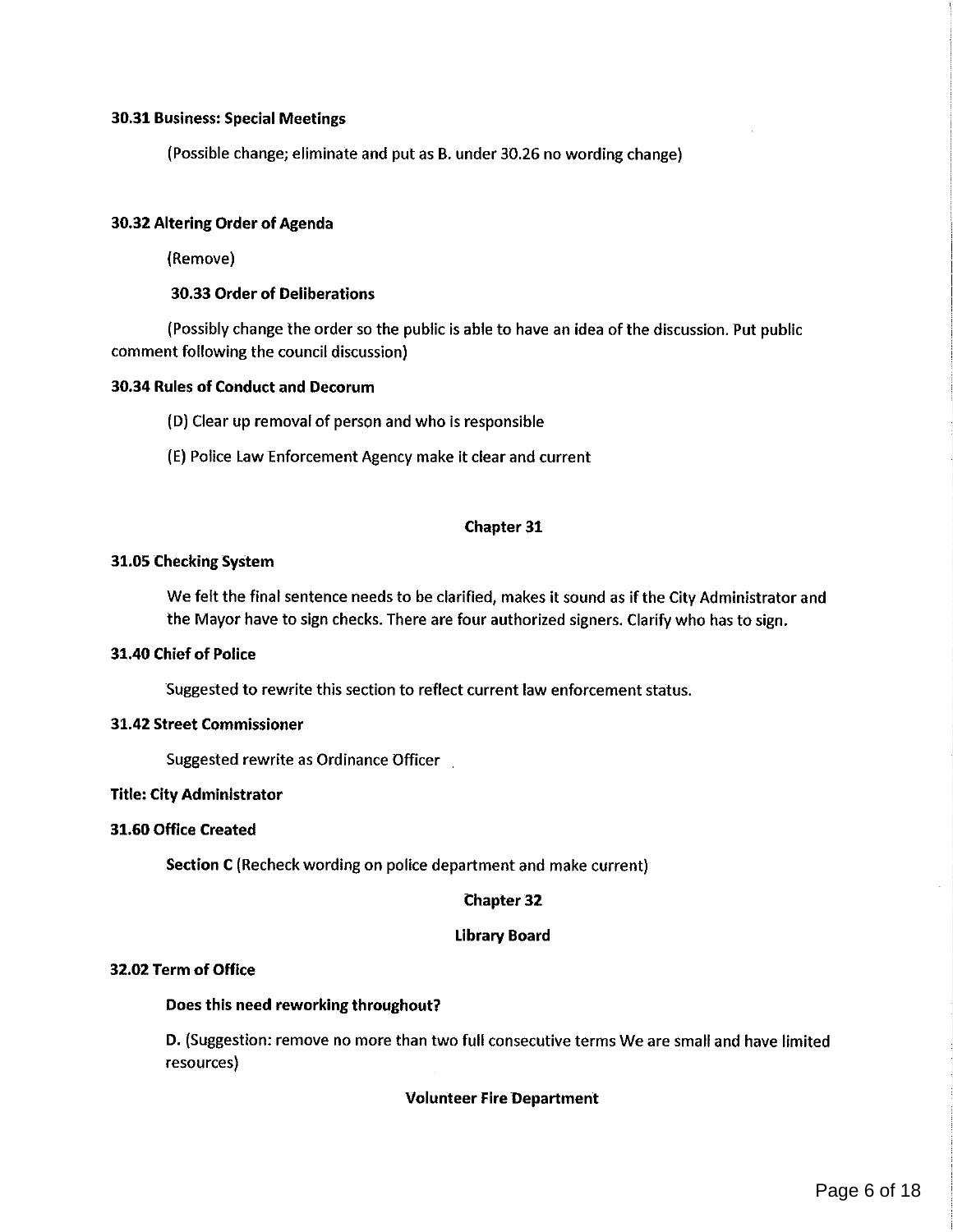#### 32.22 Compension

Has this been reworked with our recent actions and not yet codified?

#### Planning Commission

#### 32.42 Terms of Office; Vacancies

is this still relevant or does It need reworking to current?

There seems to be an omission here. No mention of regular meeting times. Could be added to 32.46 as follows;

32.46 Rules and Regulations: Regular and Special Meetings

- A. Regular Meetings # and when, description.
- 3. Special Meetings (include current A and B)

#### Chapter 33

#### 33.02 Succession of Emergency Authority and Declaring an Emergency

#### Suggested changes below:

- 1. Mayor
- 2. President of Council
- 3. other elected?
- 4. City Administrator

May be others you want to add here

(Remove current 3-7 as they do not exist)

#### Chapter 34

#### 34.01 Right to Jury Trail

Do we keep this or eliminate?

#### 34.02-34.13 Eliminate all

#### 34.31 Candidates' Declaration of intention

A. Suggestion make compliant with current law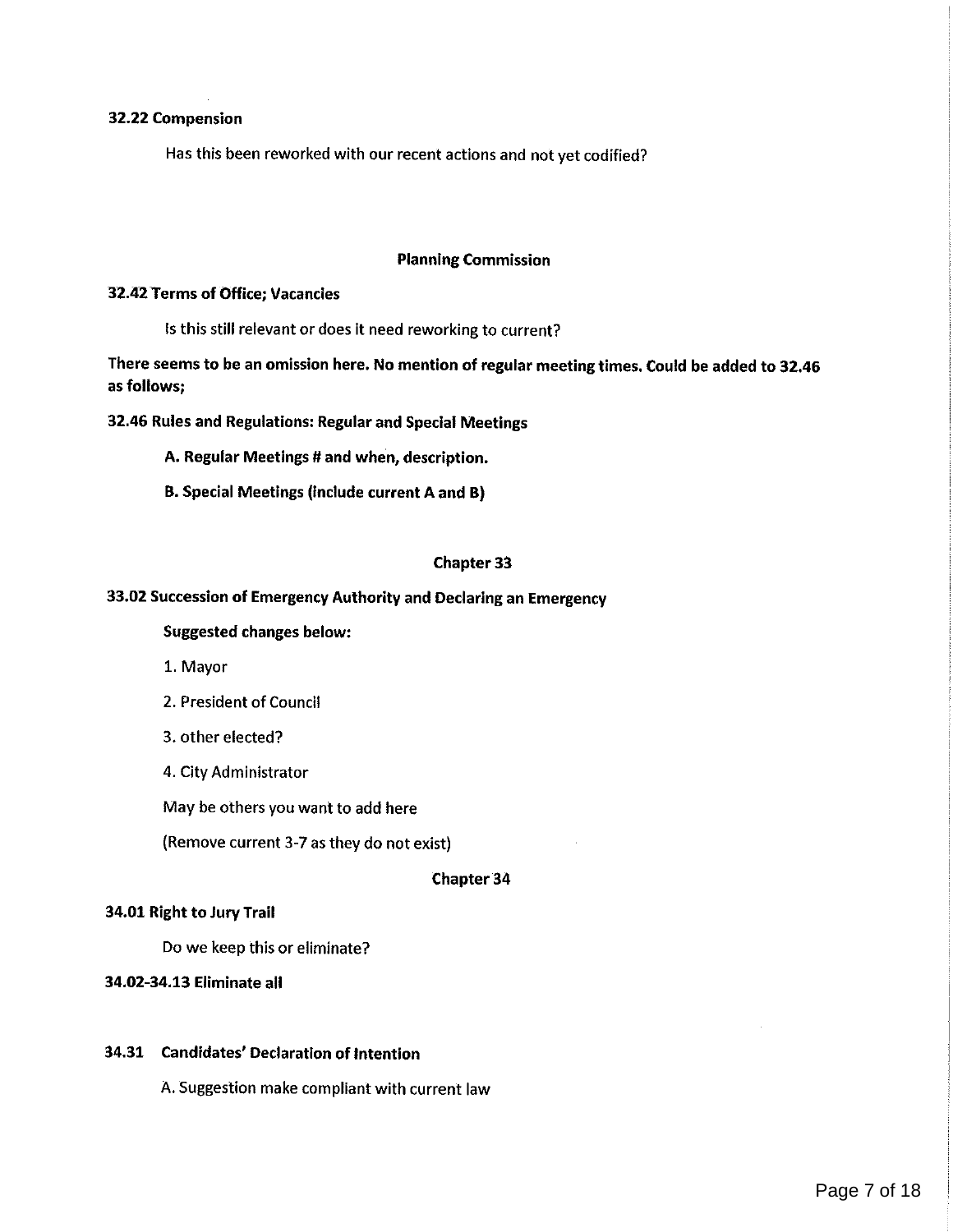B. Last sentence is not consistent with Charter. Charter trumps an ordinance so needs to be changed.

## 34.32 Special Elections

 $\mathcal{A}^{\mathcal{A}}$ 

Check if this is consistent with current law.

 $\mathcal{A}^{\mathcal{A}}$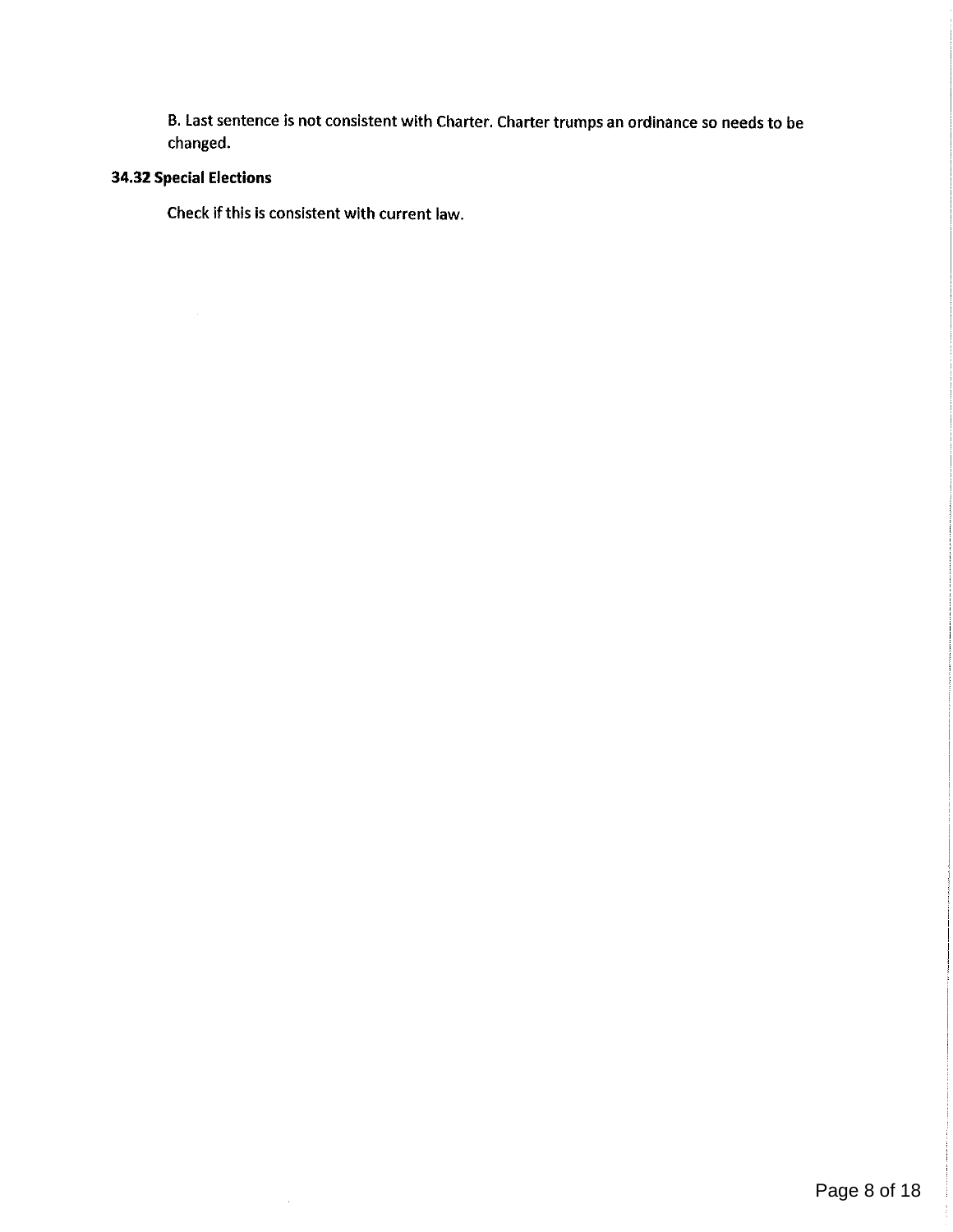### CITY OF UNION STATE OF OREGON

<span id="page-8-0"></span>In the Matter of an Ordinance Amending the City of Union Lodging Tax (Ordinance 565) ORDINANCE NO. 566

**WHEREAS**, the City of Union passed Ordinance 565 on March 14, 2022, with the intent that it would be administered by the Oregon State Department of Revenue (ODOR); and,

**WHEREAS,** upon submission of the Ordinance 565 to the ODOR, it was discovered that some required language was missing for ODOR to administer the City of Union Lodging Tax; and,

**WHEREAS,** it will not be possible to begin enforcement of this Ordinance 565 by July 1, 2022.

NOW THEREFORE BE IT RESOLVED, the governing body for the City of Union amends Ordinance 565 as follows:

- 1. Section 2. Definitions, subsection K shall read as follows:
	- **K. Tax Administrator** means the City Administrator/Recorder, or their designee, which may include the Oregon Department of Revenue. If the city utilizes the Oregon Department of Revenue as its tax administrator, it will comply with ORS 305.620 in that it will follow the rules adopted by the Department of Revenue regarding the administration, collection, enforcement, and distribution of transient lodging taxes.
- 2. Section 9. Penalties and Interest, add subsection D to read as follows:
	- D. Taxes, interest, and penalties paid to the tax administrator under this section shall be distributed to the City of Union's General Fund, earmarked for Economic Development and Tourism.
- 3. Enforcement of this Ordinance shall take effect upon the acceptance and administration by the ODOR.

First Reading: Second Reading: Dated the \_\_\_\_ day of \_\_\_\_\_\_\_\_\_, 2022 CITY OF UNION, CITY COUNCIL

\_\_\_\_\_\_\_\_\_\_\_\_\_\_\_\_\_\_\_\_\_\_\_\_\_\_\_\_\_\_\_ Attest: **Mayor, Leonard Flint** 

Administrator, Doug Wiggins

\_\_\_\_\_\_\_\_\_\_\_\_\_\_\_\_\_\_\_\_\_\_\_\_\_\_\_\_\_\_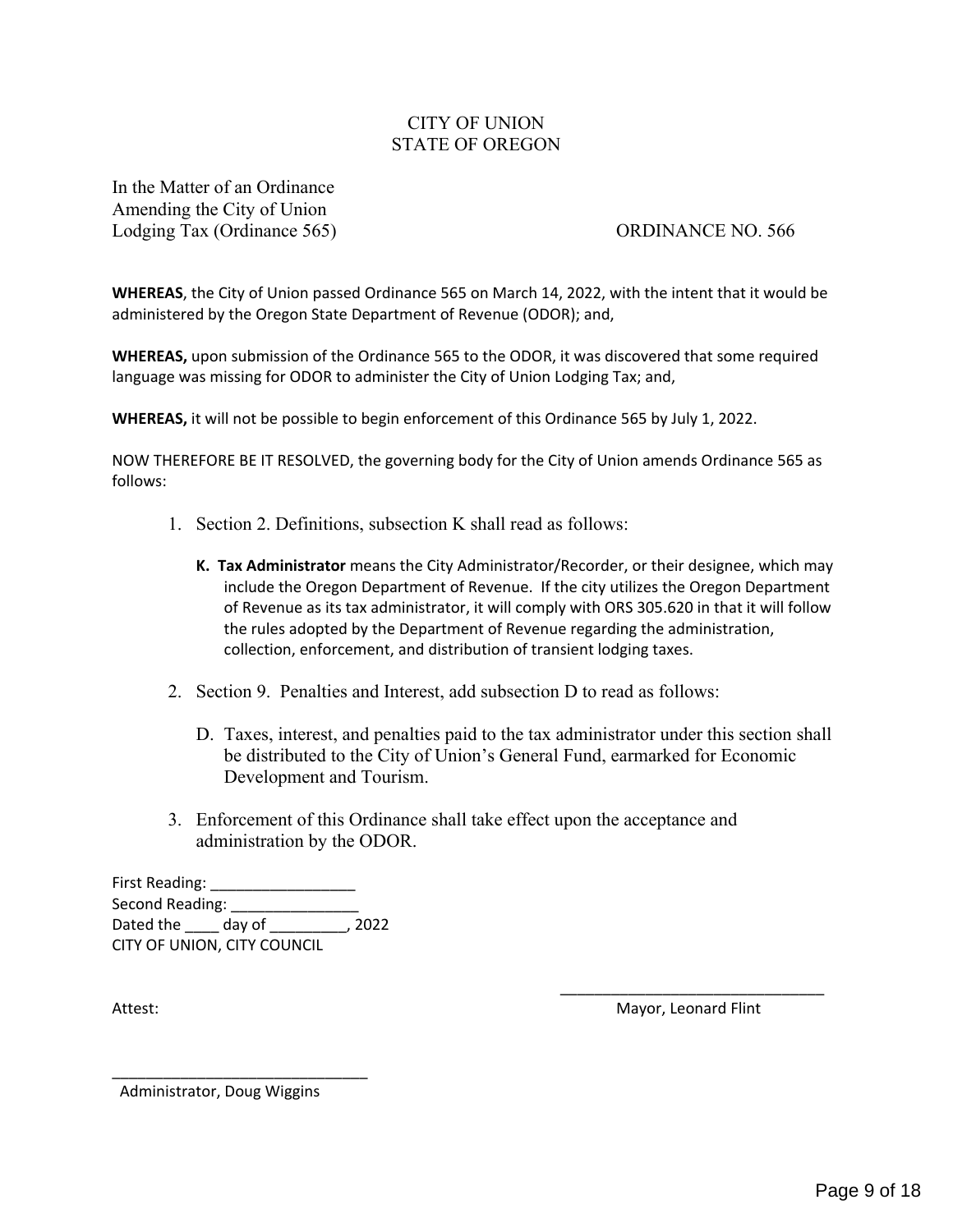### <span id="page-9-0"></span>NON-EXCLUSIVE TELECOMMUNICATIONS FRANCHISE AGREEMENT BETWEEN THE CITY OF UNION AND ZIPLY FIBER NORTHWEST LCC

This Agreement is between the **City of Union,** an Oregon municipal corporation ("City") and **Ziply Fiber Northwest LLC,** a Delaware limited liability company ("Franchisee"), and is dated ,2022, ("Effective Date").

### Section 1. Definitions.

Any terms defined In the Union Code and not in this Agreement have the meaning provided by the Union Code.

"Facilities" means the conduits, cables, optic fibers, poles, wires, vaults, fixtures, aboveground and underground lines, antennae, support mast and mounts, amplifiers, receivers, equipment cabinets, through bolls, washers, nuts, power supply cabinets, power meters, grounding or bond wires, enclosures, cabinets, battery back-up units, and other physical components and related equipment of Franchisee's Telecommunication System that are in compliance With applicable laws, rules and regulations as required by Section 3.

"Gross revenue" shall have the same meaning as ORS 221.515.

"Telecommunications System" means all facilities owned, operated or used by Franchisee to provide telecommunication services, including voice, data and audio and video transmission services, and located in rights-of-way administered by the City.

### Section 2. Grant of Authority.

City grants to Franchisee the right to construct, install, maintain and operate Facilities over, in, on, and under present and future City rights-of-way for the purpose of providing telecommunication services on the terms stated in this Agreement.

This Franchise is not exclusive. The City reserves the right to grant a similar franchise to any other person or entity at any time during the period of this Agreement. This Agreement is subject to all prior rights, interests, agreements, permits, easements or licenses granted by the City, and to the City's right to use and administer rights-of-way for any purpose.

### Section 3. Compliance with Laws, Rules and Regulations.

Franchisee shall comply with all applicable federal, state and City laws, rules and regulations, including but not limited to Union Development Code, other provisions or revisions of the Union Code, and City ordinances. The locations and methods of installation and maintenance of all Franchisee's Facilities shall be subject at all times to regulation by the City (including City's ordinances, standards and specifications, and regulations on street cuts and use of rights-ofway or public easements). Franchisee must obtain right-of-way permits prior to installation or construction of Facilities. Franchisee must develop, site, construct, install, and at all times

Page **1** of **9**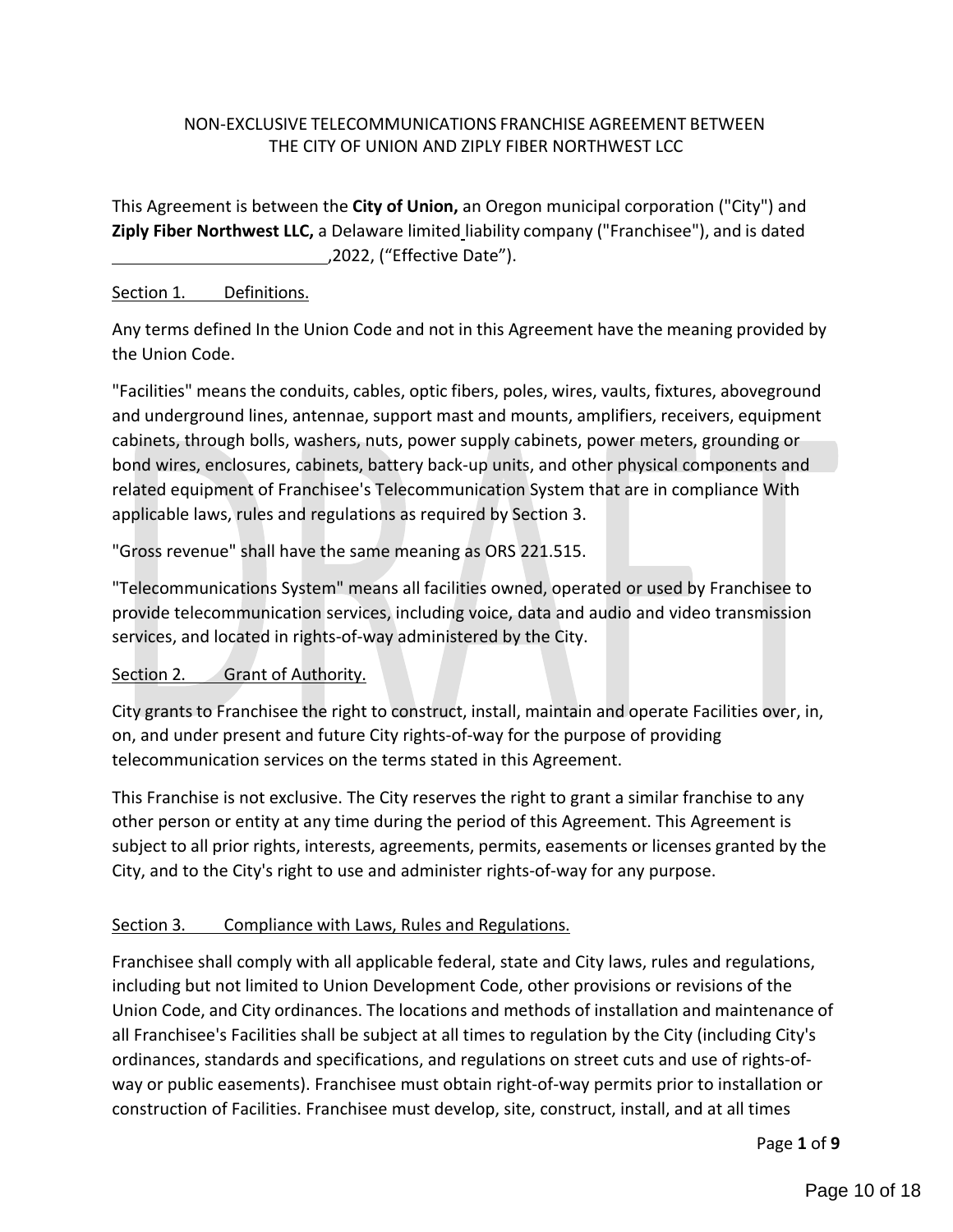maintain and operate all Facilities in accordance with telecommunications industry standards and City standards and specifications, including but not limited to Union Development Code and as directed by the City Engineer in accordance with the Union Code.

### Section 4. Franchisee Liability, Indemnification of City, and Insurance.

**A. Liability and Indemnification.** Franchisee will defend, indemnify, and hold the City, its officers, agents, employees and volunteers harmless against all liability, claims, losses, demands, suits, fees and judgments (collectively known as "claims") that may be based on, or arise out of damage or injury, including death, to persons or property caused by or resulting from any act or omission sustained in connection with the performance of this Agreement or by conditions created thereby or based upon violation of any statute, ordinance or regulation. This indemnification does not apply to claims caused by the negligence or willful misconduct of the City, its officers, agents, employees and volunteers.

Franchisee agrees that it is not an agent of the City and is not entitled to Indemnification and defense under ORS 30.285 and ORS 30.287.

**B. Insurance.** Franchisee must maintain, at Franchisee's expense during the term of this Agreement, commercial general liability and commercial automobile insurance covering bodily injury and property damage in an amount of \$1 million per occurrence and \$5 million in aggregate, which limits may be met by any combination of primary and excess or umbrella insurance. The insurance policies obtained by Franchisee shall be primary and noncontributory. Franchisee shall remain fully responsible for any claims resulting from negligence or intentional misconduct of Franchisee or its subcontractors and their officials, agents and employees in performance of this Agreement, even if not covered by, or in excess of insurance limits.

Commercial general liability coverage must name, by certificate and endorsement, the City, its officers, agents, employees and volunteers as additional insureds with respect to Franchisee's work or services conducted under this Agreement. Franchisee will require that its insurance carrier give the City 30 days' written notice of any cancellation of or reduction in insurance coverage. Any failure to comply with this provision will not affect the insurance coverage provided to City.

Franchisee must obtain and maintain workers' compensation insurance as required by ORS Chapter 656 and meeting the minimum requirements therein. Franchisee must ensure that each contractor and subcontractor obtains and maintains workers' compensation Insurance and that the carrier notifies the state of Oregon or files a guaranty contract with the State of Oregon Workers' Compensation Division before performing work.

Coverages provided by Franchisee must be underwritten by an insurance company authorized to do business in the state of Oregon and with a Best's rating of A-VII or higher.

As evidence of the insurance coverage required by this Agreement, Franchisee must provide a certificate of insurance and signed endorsement from the carrier(s). The certificate and

Page **2** of **9**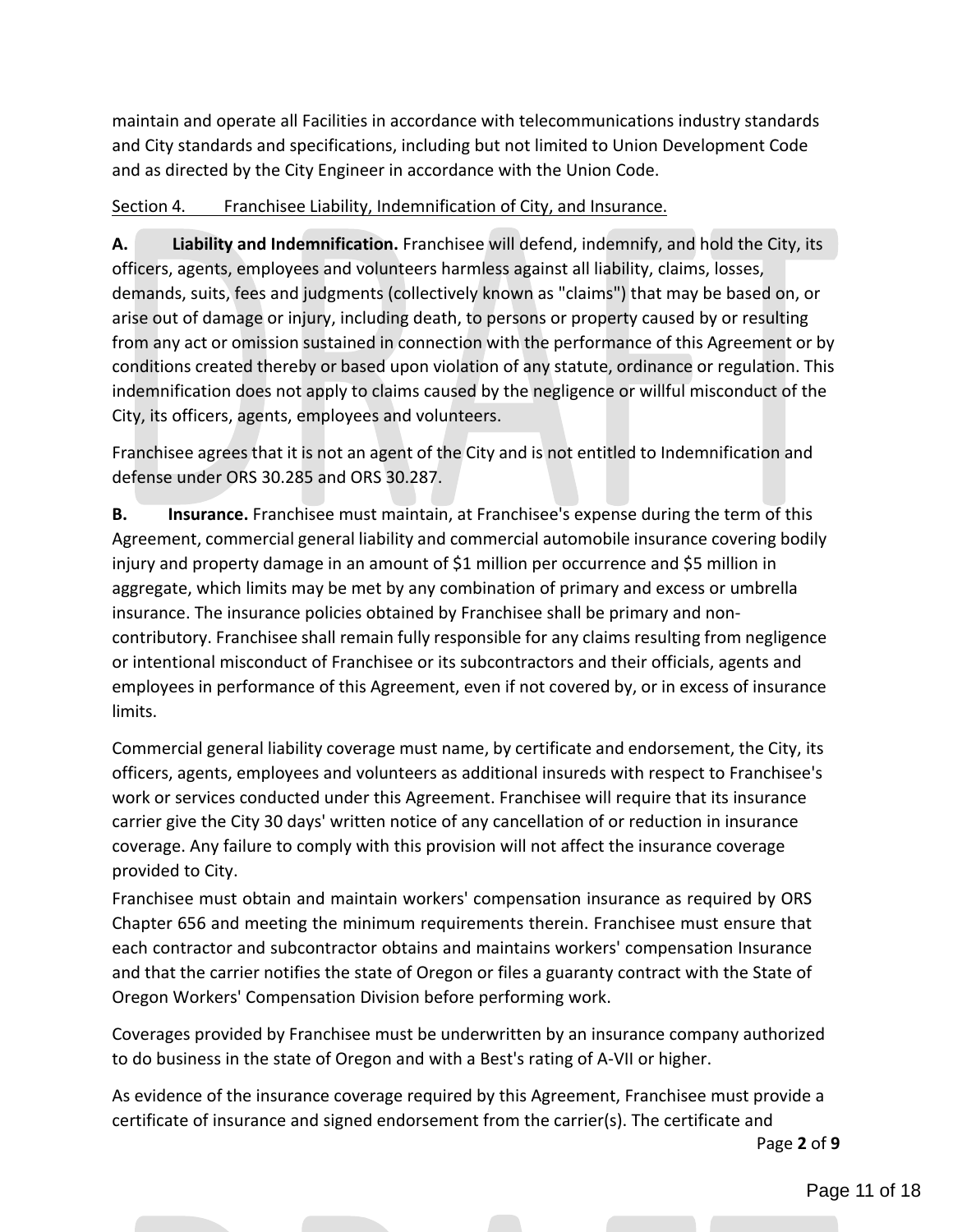endorsement must provide that there will be no cancellation, termination, material change or reduction in limits of the insurance coverage without a minimum 30-day written notice to City. The certificate and endorsement must also state the deductible or self-Insured retention level. This Agreement will not be in effect until the required certificate and signed endorsement have been received and approved by City, which reasonable approval may not be withheld or delayed. Renewal endorsements will be provided to City upon receipt by Franchisee. The City may terminate this Agreement for failure to maintain the required insurance.

**C. Waiver of Subrogation.** Franchisee grants a waiver of subrogation to the City, its officers, agents, employees and volunteers for any claims arising out of Franchisee's work or service. Further, Franchisee agrees that in the event of loss due to any of the risks for which it has agreed to provide insurance, recovery will be solely with its insurance carrier, and also grants to City, on behalf of any insurer providing coverage to either Franchisee or City with respect to the work or services of Franchisee, a waiver of any right to subrogation which any insurer or subcontractor may acquire against City by virtue of the payment of any loss under such insurance coverage.

### Section 5. Performance Bond.

Before commencing any new construction or substantial improvement work in any right-of-way administered by the City, Franchisee must provide a performance bond in the amount of\$100,000, or a lesser amount as agreed to in writing by the City as being sufficient to assure proper restoration of any street, sidewalk or other surface disturbed by Franchisee. Franchisee must keep the bond in full force and effect during any activities that disturb the surface of any rights-of- way and for a period of at least one year after restoration of rights-of-way. The bond may be withdrawn one year after restoration of rights-of-way, but must be restored prior to any further action that would disturb any street, sidewalk, or other surface. The bond must be issued by surety authorized to do business in the state of Oregon and with a Best's rating of A-VII or higher.

City may, in the event of any construction which is likely to be substantially greater than \$100,000, or in the event the City's cost to complete or repair the construction upon Franchisee's failure to perform the same would be greater than \$100,000, as reasonably determined by the City, require the amount of the performance bond to be Increased. The performance bond is subject to increase each time Franchisee applies for permits to perform work within the city of Union. Franchisee must provide to City all necessary documentation demonstrating Franchisee's cost estimation in a format reasonably acceptable to City. General maintenance or minor improvement work in the right of way shall be exempt from the requirement to post a performance bond.

### Section 6. Construction and Conditions on Right-of-Way Occupancy.

**A. Use.** Franchisee must conduct its operations under this Franchise, including installation, construction, operations, and maintenance of Its Facilities, in compliance with all lawful

Page **3** of **9**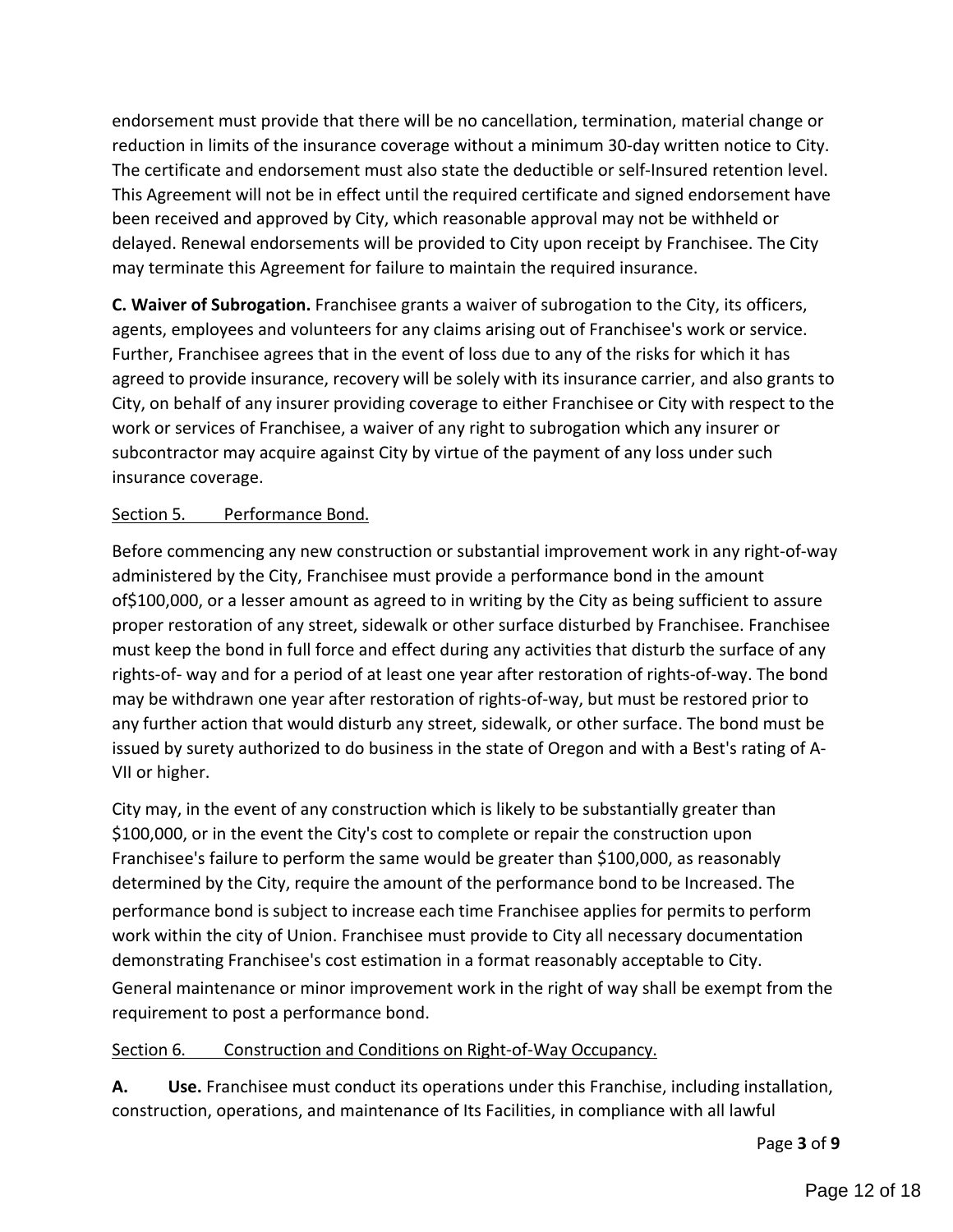governmental regulations and in a safe, competent, and skillful manner so as not to present a danger to the public or City. Franchisee must construct, install, maintain and operate Its facilities in designated City rights- of-way to industry standards and City's commercially reasonable satisfaction, in compliance with all City ordinances, rules, standards and specifications, policies and regulations, in a manner so as to interfere as little as practicable with traffic and other use of rights of way, and to cause minimum interference with the rights or reasonable convenience of property owners who adjoin any of the rights of way, Including existing and future City services. All work in City right-of-way requires a permit and a traffic plan that is fully compliant with the City of Union codes regarding street standards prior to the start of any work.

**B.** Construction. Prior to beginning construction, Franchisee must obtain all necessary land use approvals and permits. When construction is complete, Franchisee must provide the City Engineer as-built drawings with a map showing the location of installed Facilities in City rightsof-way as required by City codes, standards and specifications, and building requirements. The City Engineer may require additional information on the as-built drawings.

**C. Restoration.** In case of any disturbance of pavement, sidewalk, driveway, or other surfacing by Franchisee, Franchisee must, at its own cost and expense and in compliance with the City's standards and specifications, promptly replace and restore all paving, sidewalk, driveway, landscaping or surface of any street or alley disturbed. Franchisee warrants all restoration work for a period of one year from completion of the work. If Franchisee fails to make restoration as required by this section within a reasonable timeframe following written notice from City to Franchisee or If the restoration fails within the one year warranty period, City may cause the repairs to be made at the expense of Franchisee. If Franchisee fails to reimburse the City for any costs incurred under this section within 45 days of demand for reimbursement and such failure is not a result of a good faith dispute between City and Franchisee, City may refuse to issue additional permits.

**D.** Notification. Franchisee must comply with the requirements of Oregon Utility Notification Law and Implementing rules and regulations.

**E. Relocation.** City may require Franchisee to relocate its Facilities. If the removal or relocation of Facilities is caused directly by an identifiable development of property or other third-party project and the removal or relocation of Facilities occurs within the area to be developed, or is made for the convenience of a customer, Franchisee may charge the expense of removal or relocation to the developer or customer. Franchisee will be solely responsible for enforcing collection from the developer or customer. If the removal or relocation of Facilities results from City's need to provide public facilities, a City project, or is otherwise requested by City or is made for the purpose of improving a street to City standards or other improvement for the benefit of the public, Franchisee will remove or relocate Its Facilities at Franchisee's expense within a reasonable time frame after notification by City. City will make a reasonable effort to provide Franchisee with an alternate location for its Facilities within City rights-of-way.

Page **4** of **9**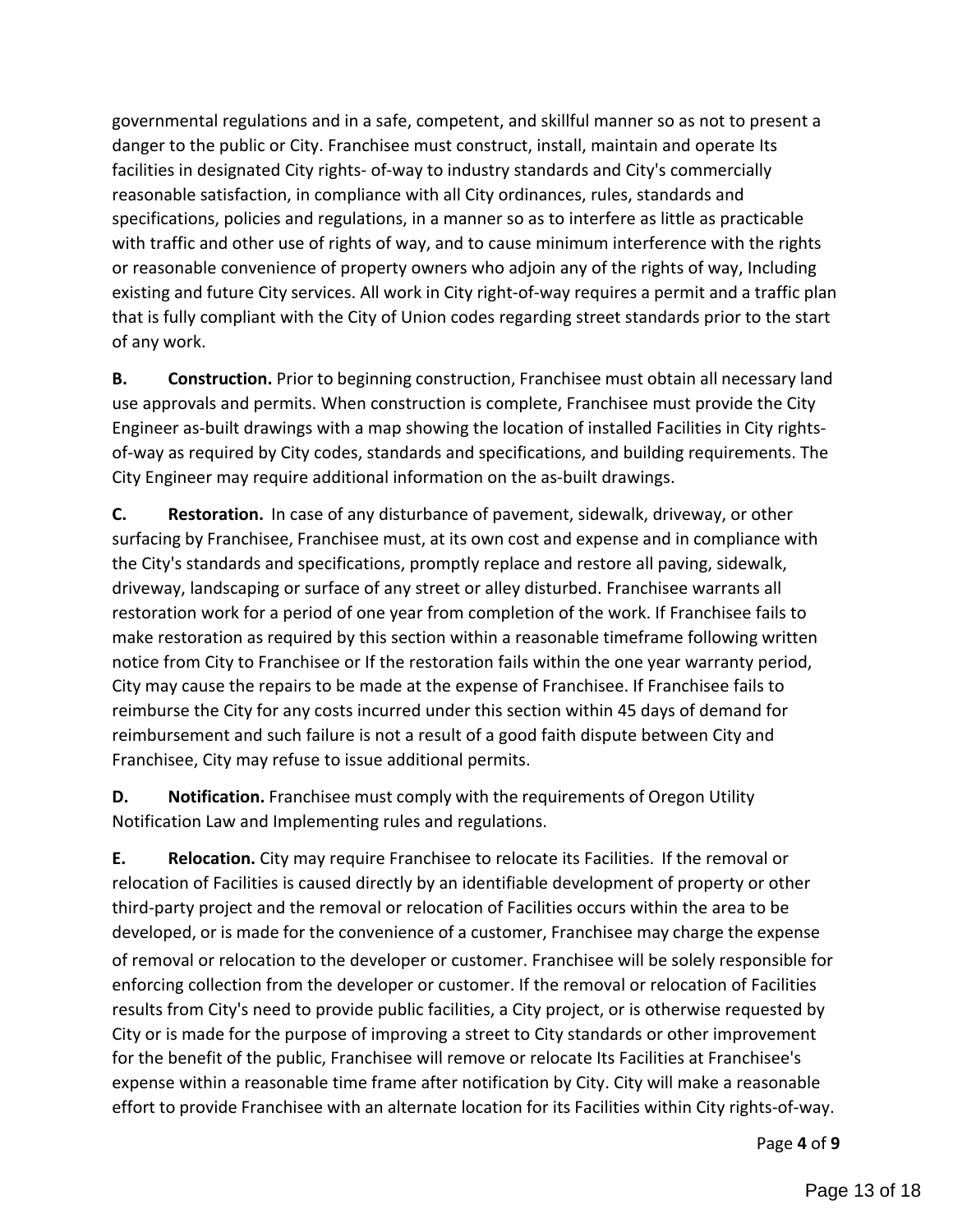In cases of capital improvement projects undertaken by City, Franchisee must convert existing overhead distribution Facilities to underground at Franchisee's expense if requested to do so by City. City agrees to comply with provisions of applicable law when requiring such conversion and to do so in a non-discriminatory manner. In the event that City receives third party funding for a City project or improvement to a City street that covers Franchisee's expenses, City will remit payment to Franchisee from the third party funding for reimbursement for Franchisee's relocation expenses.

**F. Placement of Facilities.** Franchisee will not knowingly place its Facilities where they will interfere with any existing or future City utility, gas, electric, or telephone fixture or power, sanitary sewer, storm sewer, or water facility. Franchisee must consult with City Engineer prior to placement of Facilities, and will comply with all City ordinances, policies, rules, and regulations in connection with its placement of Facilities. Whenever all existing electric utilities, cable facilities and telecommunications facilities are located underground within a public rightof-way in the city of Union, Franchisee must also locate or relocate its facilities underground.

**G. Temporary Rearrangement of Facilities.** Franchisee must, consistent with City policies, ordinances, rules, and regulations, arrange to temporarily raise, lower, or otherwise move its Facilities to permit the moving of buildings or other objects if the person or entity wishing to move the building or other object makes a reasonable arrangement to reimburse Franchisee for its expenses in rearranging its Facilities. Nothing In this section precludes City from requiring Franchisee to move its Facilities at Franchisee's expense when public convenience requires the move.

### Section 7. Transfer of Franchise.

Franchisee may not sell, assign, dispose of, or transfer in any manner whatsoever any interest in this Franchise or in the Facilities authorized by this Agreement, or any part of the Facilities, without prior written approval of City, which approval will not be unreasonably withheld. The City may impose reasonable conditions on any such approval, including but not limited to the requirement that the transferee acknowledge in writing and agree to be bound by the terms of this Agreement. Any transfer of Franchisee's assets to another carrier which is approved by the Oregon Public Utilities Commission will receive automatic approval by the City. City has the right to collect from Franchisee City's actual administrative costs associated with processing a transfer request, including the cost of ascertaining the financial responsibility of the proposed transferee. Use of Franchisee's Facilities by third parties shall not constitute an assignment or transfer of privileges for purposes of this Agreement.

### Section 8. City Rights in Franchise.

**A. City Supervision and Inspection.** City has the right to supervise all construction or Installation of Franchisee's Facilities subject to the provisions of this Agreement and make such inspections as it finds necessary to ensure compliance with governing laws, ordinances, rules, and regulations.

Page **5** of **9**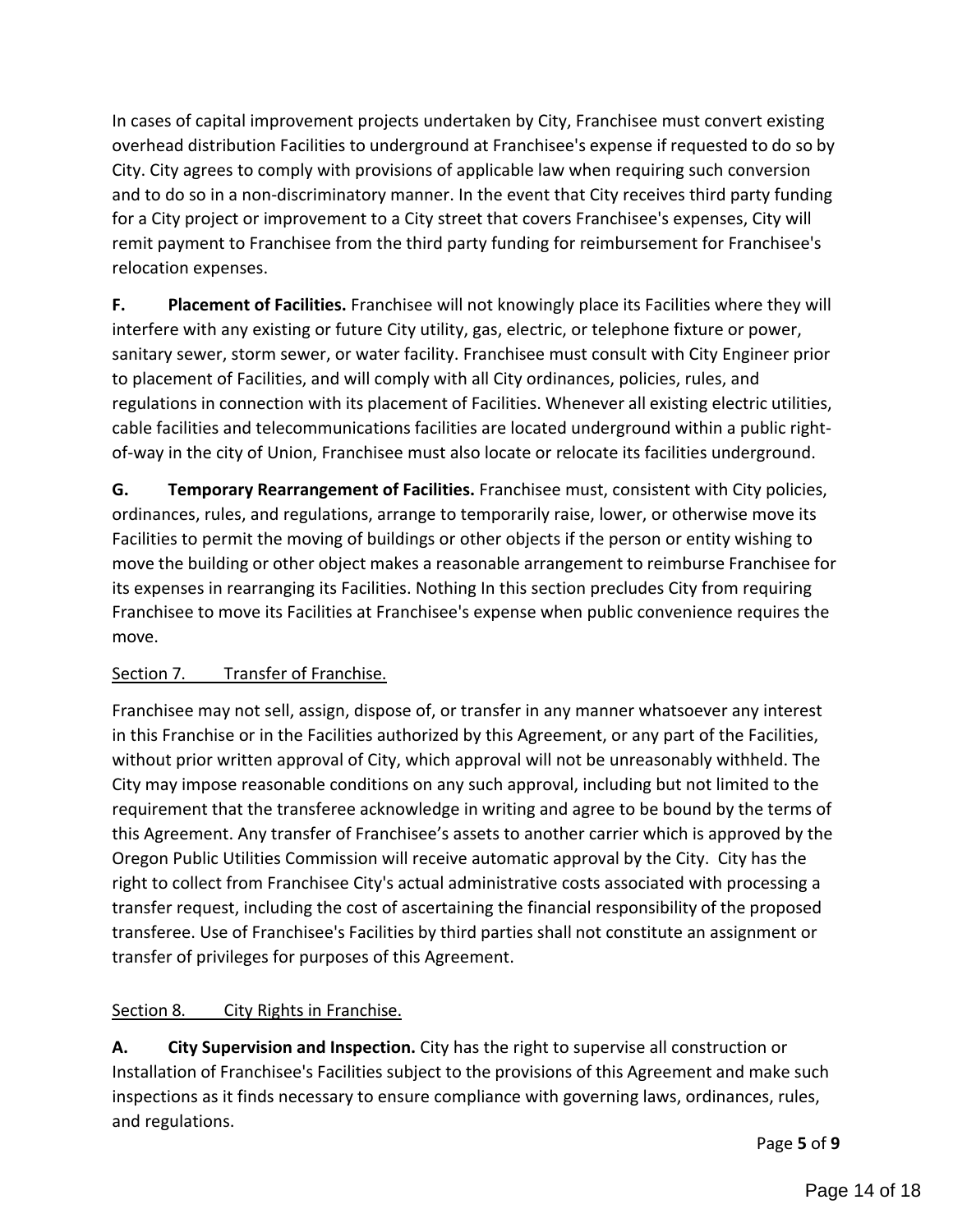**B. Termination or Abandonment of Agreement.** Upon any termination of this Agreement, all Facilities installed or used by Franchisee must be removed by Franchisee at Franchisee's expense and the property upon which the Facilities were used restored by Franchisee to the condition it was in before installation.

**C. Co-location.** Franchisee must offer the City the opportunity to co-locate City conduit and lines in trenches dug by Franchisee in City rights-of-way and may charge City only any incremental additional costs incurred in making the trenches available for City use.

### Section 9. Franchise Fee.

A. Except to the extent prohibited or limited by federal or state law or regulation, Franchisee must pay quarterly to City the sum of 7.0% of Franchisee's Gross Revenues.

1. The fee required by this section is due and payable within 60 days after the end of each calendar quarter. Any payment not made when due will bear interest at the rate of 9% per annum, compounded monthly, from the date due until paid.

2. With each payment, Franchisee must furnish City with a written statement executed under oath by an officer of Franchisee, verifying the amount of Gross Revenues of Franchisee within the City of Union for the quarterly period covered by payment.

3. City's acceptance of any payments due under this section will not be considered a waiver by City of any breach of this Agreement.

4. Franchisee agrees and covenants that it will not challenge the validity of the franchise fees under this Agreement as long as they do not exceed the maximum amounts established by applicable statutes.

B. Except to the extent prohibited by Federal or State law, the Franchise Fee is in addition to any permit fee required to comply with Section 3.

### Section 10. Franchisee Records and Reports

Franchisee must keep accurate books of financial accounts at an office within the state of Oregon throughout the term of this Agreement and for three years after the expiration or termination of this Agreement. Franchisee must produce all books and records directly concerning its Gross Revenues and other financial information reasonably necessary by City for purposes of calculation of the franchise fee for inspection by City, upon no less than 10 days prior written notice, during normal working hours. City may require periodic reports from Franchisee relating to its operation within the boundaries of the City of Union. City has the right during the term of this Agreement or within 180 days thereafter to conduct audits of Franchisee's records for the three years prior to the audit. If the audit reveals intentional nonpayment of the fee, the City may expand the audit to cover up to 25 years. Such audits will be undertaken by a qualified person or entity selected by City. The cost of any such audit will be borne by City, unless the results of any such audit reveal an underpayment of more than 8% of

Page **6** of **9**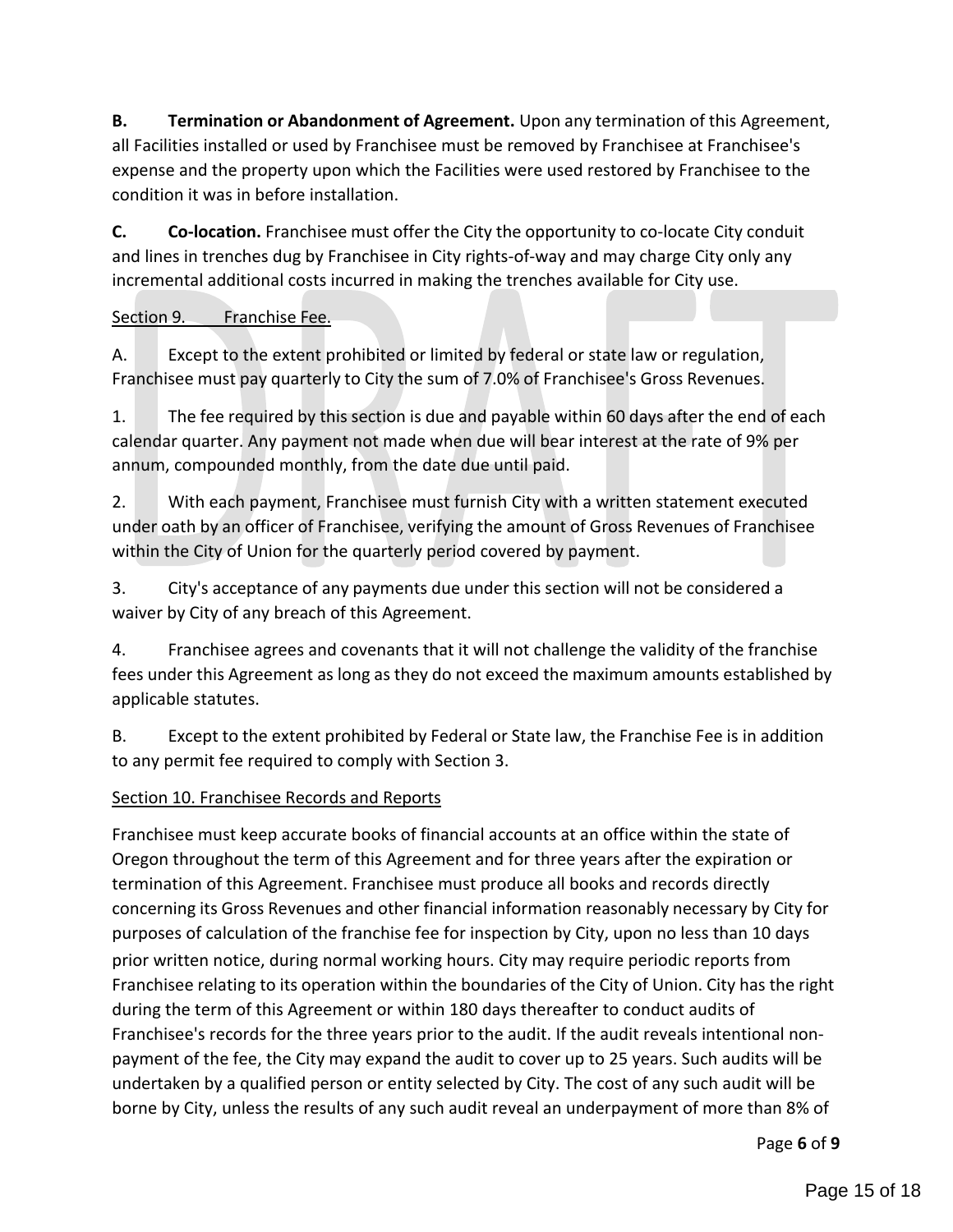the franchise fee for the period audited. In the case of such underpayment, Franchisee must pay the full cost of such audit. Franchisee must immediately pay the amount of the underpayment as determined by such audit to City together with 12% per annum interest from the date such payment should have been made to the date the payment is actually made.

Any audit information obtained by City under these provisions will be kept confidential to the maximum extent allowed by Oregon law, except that this obligation does not prevent the City from introducing audit results in any forum where enforcement of the provisions of this Agreement is at issue.

## Section 11. Permit and Inspection Fees,

Nothing in this Agreement may be construed to limit the right of City to require Franchisee to pay reasonable costs incurred by City in connection with the issuance of a license or permit, making an inspection, or performing any other service for or in connection with Franchisee or its Facilities, whether pursuant to this Agreement or any ordinance or regulation, subject to any limitation Imposed by Federal or state law.

### Section 12. Enforcement and Termination of Agreement for Violation.

**A. Default.** Time of payment and performance are of the essence in the Agreement The following are events of default:

**1. Default In Payments**. The failure of Franchisee to pay City when due any amounts required by the Agreement pursuant to Section 9 and such failure continues for a period of 10 days after the due date.

**2. Default in Other Covenants.** The failure of Franchisee to perform any of the covenants and conditions required by this Agreement to be kept and performed by Franchisee, and such failure continues for a period of 30 days after notice from City of such failure. Upon the occurrence of an event of default, Franchisee must pay to City the sum of \$200 per day for each day the default continues along with any additional damages suffered by City as a result of Franchisee's default.

**B.** The City may terminate this Agreement for defaults that are not cured within the time allowed by providing 30 days' notice to Franchisee of its intent to terminate. Franchisee may avoid termination by completely curing the default{s), including payment of the penalty required by Subsection A.2 of this section, unless the notice of termination is the third notice of termination within a 12 month period. Franchisee may challenge a notice of termination by providing a written protest to the City Manager within 1O business days of the date of the notice of termination. The City Manager, on receipt of the protest shall either grant the protest, in which case the Agreement will remain in place, or refer the matter to the City Council for a decision. The termination will not become final until after the decision by the City Manager or City Council.

Page **7** of **9**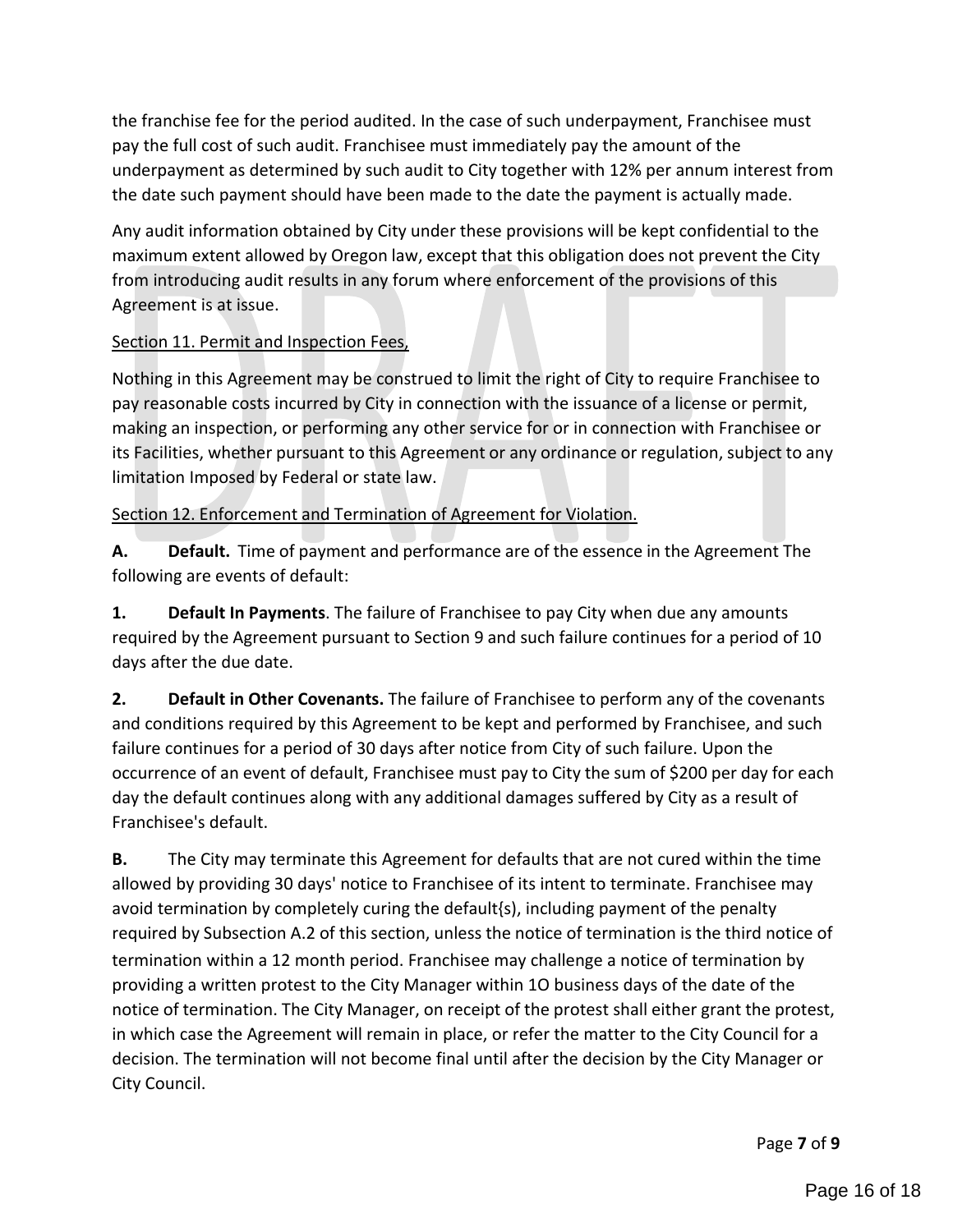### Section 13. Remedies not Exclusive; Waiver.

All remedies granted to the City under this Agreement are cumulative, and recovery or enforcement of one remedy is not a bar to the recovery or enforcement of any other remedy. Remedies contained in this Agreement are not exclusive and City reserves the right to enforce penal provisions of any ordinance and also use any remedy available to City at law or in equity. Failure to enforce any provision of this Agreement may not be construed as a waiver of a breach of any other term, condition or obligation of this Agreement.

### Section 14. Franchise Term.

This Franchise is granted for a term of ten years beginning the Effective Date ("Initial Term") and will automatically renew for two successive terms of ten years (each a "Renewal Term") unless notice of termination is provided. Franchisee and City may terminate this Agreement at the end of the Initial Term or any Renewal Term by providing notice of termination at least 60 days prior to the end of the Initial Term or relevant Renewal Term. If notice of termination is provided, the parties may negotiate a new franchise agreement. In the event the City adopts code provisions, regulations or standards and specifications applicable to this Franchise or if state or federal legislation or regulation affects any provision of this Franchise, the Parties, at the request of either Party, may request renegotiation of the Franchise to reflect the changes in law or regulation.

### Section 15. Severability.

If any section, subsection, sentence, clause or portion of this Agreement becomes for any reason invalid or if any such portion of this Agreement is rendered unconstitutional by any court of competent jurisdiction, such portion shall be deemed a separate, distinct, and independent provision and such holding shall not affect the validity or constitutionality of the remaining portion thereof. If for any reason, the franchise fee is invalidated or amended by the act of any court or governmental agency, then the highest reasonable franchise fee allowed by such court or other governmental agency shall be the franchise fee charged by this Agreement.

### Section 16. Notices.

Any notice required or permitted under this Agreement shall be deemed given when received or when deposited with the United States Postal Service, postage prepaid and sent as registered or certified mail addressed as follows:

TO CITY: City Administrator, City of Union PO Box 529 Union, OR 97883

TO FRANCHISEE: Ziply Fiber Attn: Legal Department 135 Lake Street South, Suite 155 Kirkland, WA 98033

Page **8** of **9**